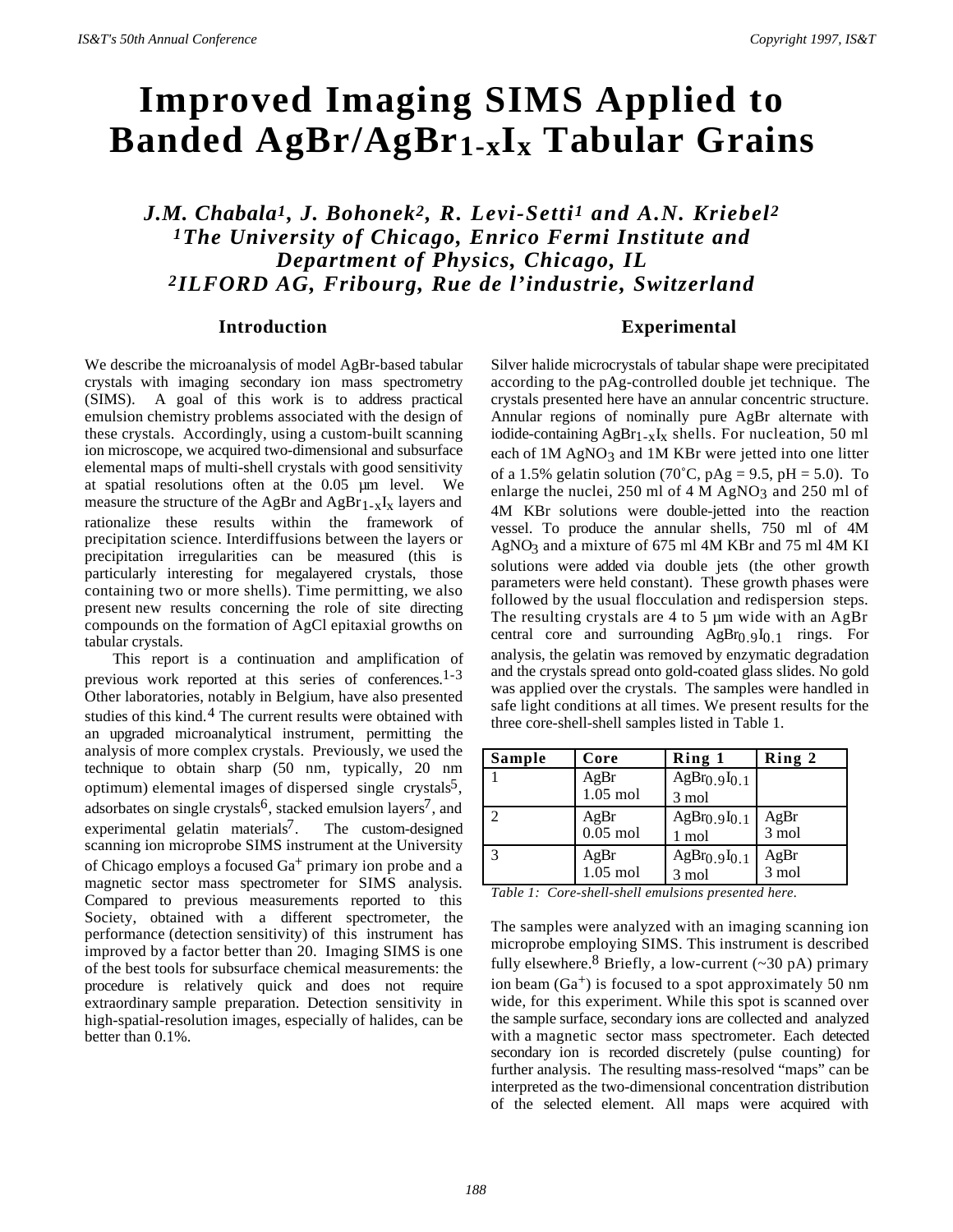512×512 raster scans in times usually much less than 105s. The maps contain a wide range of signal intensities that are difficult to reproduce photographically; details are also lost during the printing of this booklet. The SIMS signal originates from the top few monolayers of the sample. The ion beam also can be used to erode into the sample, uncovering underlying material. After erosion, subsurface SIMS maps can be obtained. The ion beam eventually etches and "melts" the crystals: deep (>100 nm) images may contain artifacts. The erosion depths given here are estimates based on known ion current doses and semi-calibrated sputter rates. No cryogenic procedures were used during SIMS analysis.

## **Results and Discussion**

The microcrystals are clearly resolved with the improved SIMS instrument. Figure 1 is a Br<sup>-</sup> SIMS image of sample 1, showing the quality of the preparation procedure. Figure 2 is an I<sup>-</sup> map of the same area, after eroding approximately 17 nm into the crystals. This image is part of an extended erosion sequence, an effort to determine the crystal structure at several depths. As expected, we find the AgBr tabular cores rimmed by the iodine-rich  $AgBr_{1-x}I_x$  phase. Our precipitation conditions clearly favor lateral crystal growth. On the other hand, a weak I<sup>-</sup> signal also originates from the surface of the nominally pure AgBr core. This implies that in addition to lateral growth there is crystal growth normal to the [111] face, but at a much slower rate. The result is a thin layer of  $AgBr_{1-x}I_x$  covering the AgBr core. This thin shell is not completely eroded from the two rightmost crystals (as evidenced by a moderate I<sup>-</sup> signal from the core areas), implying that the shell thickness is not constant among crystals. Quantitative measurements of the image



*Figure 1: Br- SIMS elemental distribution map of sample 1. 20 µm full scale.*

data give the relative concentrations in the different structures; these results will be presented in a more extensive manuscript.

The excellent elemental/spatial resolution of the technique is exemplified by results from sample 2, figure 3. Here, the AgBr core is nominally only 1.2 mol% of the complete crystal, yet this core is still detected (the small black spot in the I<sup>-</sup> map, upper right). The two crystals here have grown at very different rates: the AgBr core is very large in the lower crystal. Comparison of the two images proves that the  $AgBr<sub>0.9</sub>I<sub>0.1</sub>$  layer is within an enveloping AgBr shell. This can also be determined from maps obtained at a series of depths.

Sample 3 contains three phases of comparable fraction. Figure 4 is a Br<sup>-</sup> map, giving the crystal morphology, and Fig. 5 is the corresponding I<sup>-</sup> map. Ring 1 is rich in I, as expected. It is interesting that the outer ring 2, grown without I, actually has a significant I content  $(\text{Tr}_{\text{ing } 1}/\text{Tr}_{\text{ring}})$  $2 \approx 12$ ).

Sample 2 furnishes additional evidence that the crystal growth normal to the main [111] face can not be neglected. Significantly, on the surface the I<sup>-</sup> intensity ratio between the core and annular zones is  $\approx 0.07$  ( $I<sup>-</sup> \text{surface}/I<sup>-</sup> \text{ring}$ ; well within the detection sensitivity of the method) instead of 0.00. For sample 3, this ratio is larger, 0.16. Some signals from the core may be marred by atomic mixing that occurs during erosion and environmental contamination may affect the surface measurements.



*Figure 2: I- SIMS image of the same area shown in Figure 1. The iodine-rich shell appears as a bright ring at the periphery of each crystal, as expected. Some I is also present on the surface in the central core area, especially on the two rightmost crystals. Approximately 17 nm prior erosion.*